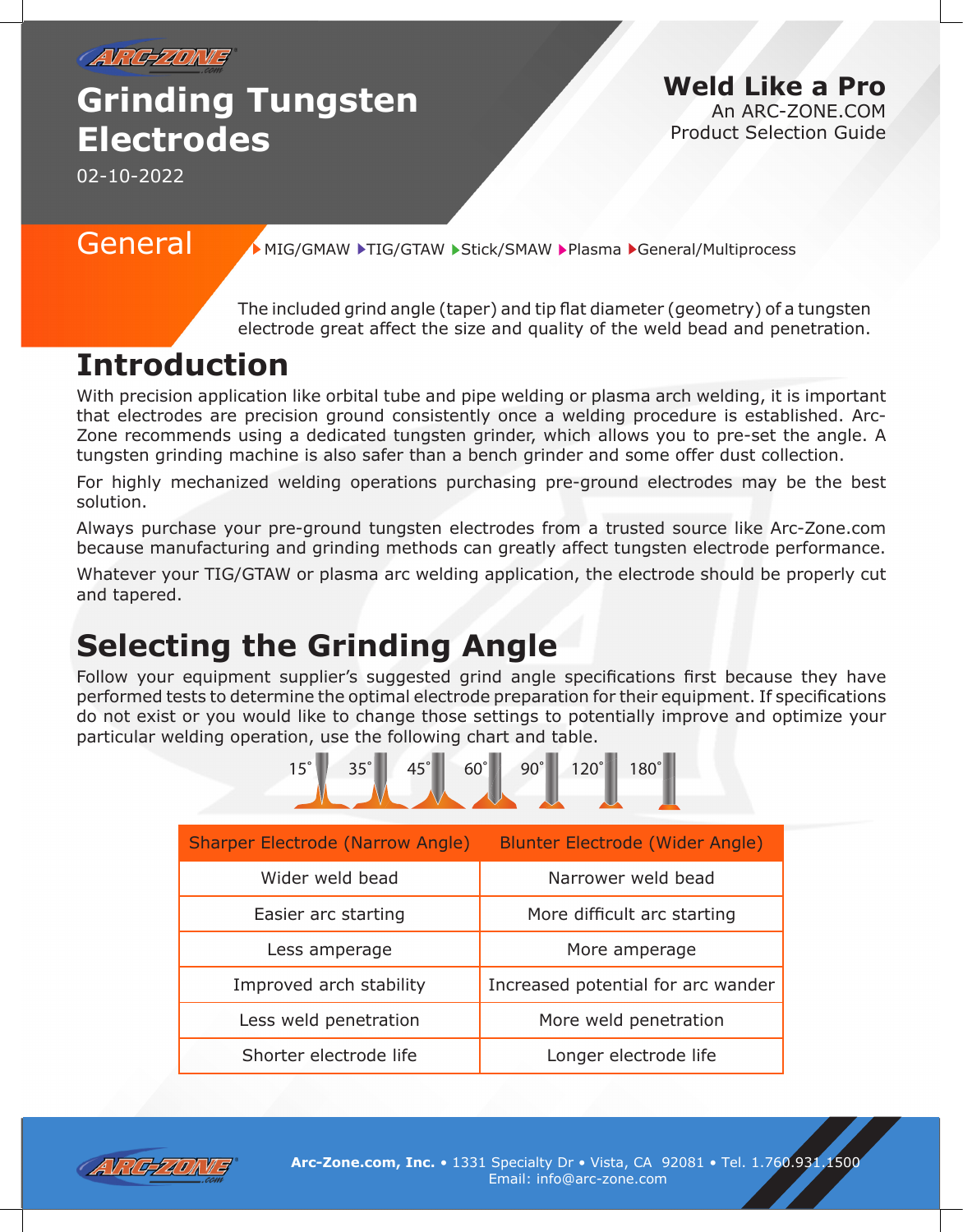

#### **Grinding Electrodes**

Use a dedicated tungsten grinder to avoid contamination of the electrode and to maximize welding performance. Grind-ing wheels should be made of diamond or borazon. Grind longitudinally and con-centrically so that the line on the ground surface move in the same direction as the length of the tungsten electrode and the electrode has no flat spots.





### **Cutting Electrodes**

Tungsten alloys are dense and very brittle and can splinter or shatter, causing fractures in tungsten electrodes. This can lead to arc instability or "break off" during welding, creating gross weld defects.

When you need to cut your electrode to a specific length or remove contamination from the tip, be sure to cut the electrodes correctly. Incorrect

cutting methods damage the integrity of the tungsten alloys, shorten arch time, and in-crease the potential for tungsten contamination in the weld.

To ensure quality cuts:

- Use a diamond wheel with the electrode secured on both sides of the cut.
- Do not bend electrodes until they fracture.
- Do not cut tungsten electrodes with wire cutters or pliers.
- Do not notch the electrode on the grinding wheel and then snap it off.

# **Flat Tips**

Pointed tips can burn off and drop into the weld puddle resulting in weld contamination and poor weld quality. After grinding the angle (taper), knock off the tip of the electrode as demonstrated in the il-lustration. You may also grind a new flat tip prior to regrinding when reconditioning an old electrode.







**Arc-Zone.com, Inc.** • 1331 Specialty Dr • Vista, CA 92081 • Tel. 1.760.931.1500 Email: info@arc-zone.com